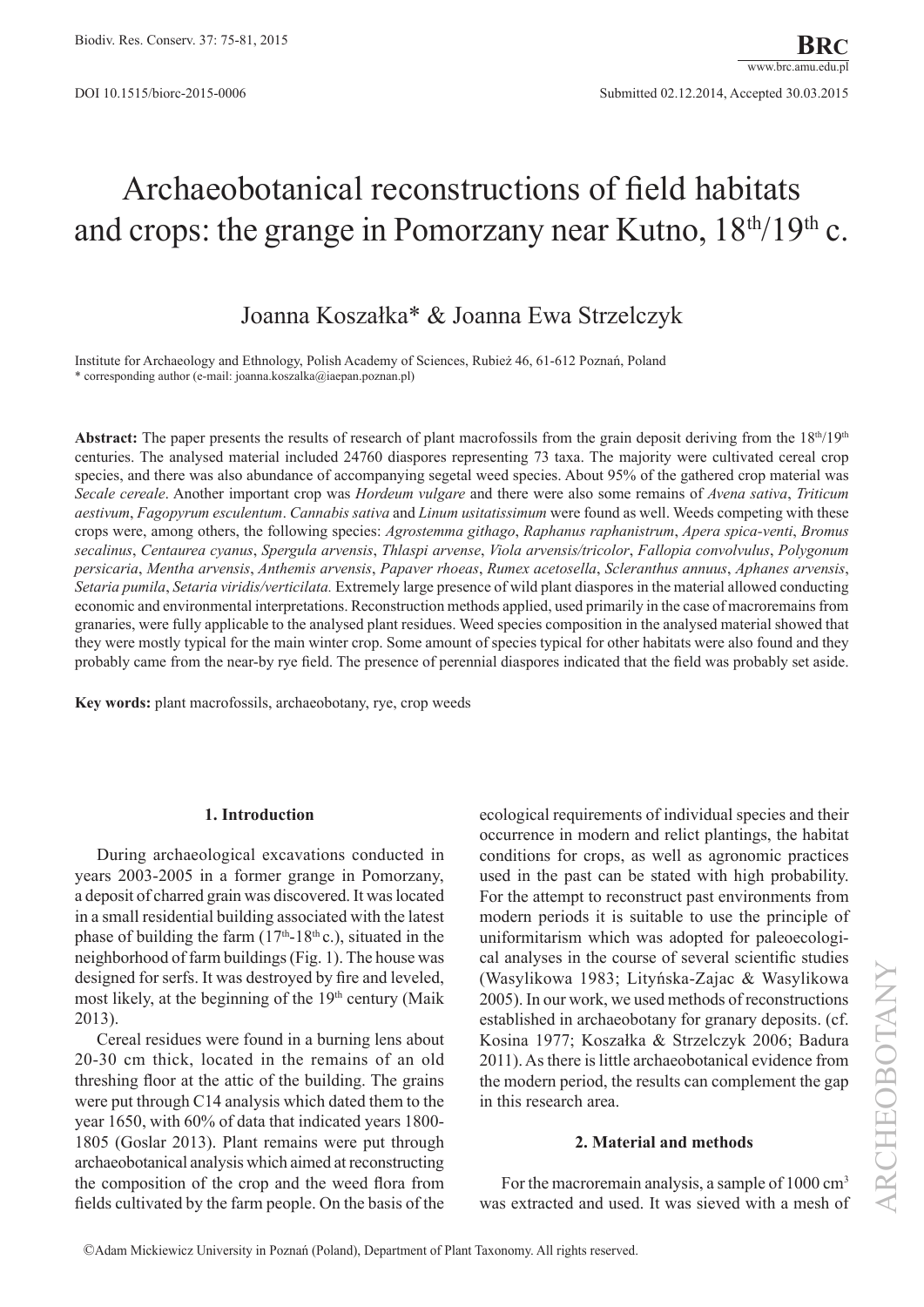

**Fig. 1.** Location of the Pomorzany site  $(\star)$  and building no 9

2.0, 0.5 and 0.2 mm. The organic material, divided into fractions, was segregated in small portions under the binocular microscope at 16x magnification. Determinations were made using a dissecting microscope type Nikon SMZ-800. It was based on keys and atlases, and juxtaposed with contemporary carpological collection belonging to the Institute of Archaeology and Ethnology of the Polish Academy of Sciences in Poznań. Botanical nomenclature was cited by Mirek *et al.* (2002). Geographical-historical classification was based on concepts presented by Zając and Zając (1975) and Jackowiak (1993). Socio-ecological weed groups were defined after Tymrakiewicz (1962) and (Lityńska-Zając 2005). Syntaxonomical nomenclature was adopted according to Matuszkiewicz (2001). The Raunkiaer

system and ecological conditions were characterized by ecological indicator values (Zarzycki *et al*. 2002). The methodology and microscopic laboratory procedures were consistent with those used in archaeobotany (Lityńska-Zając & Wasylikova 2005).

#### **3. Results**

The material revealed presence of 24760 diaspores. Among them, there were 23572 specimens of cultivated species – cereals and industrial crops. They were represented by 7 species belonging to 7 genera and 4 families. Family Poaceae was the most numerous in species (4 cereal species). The richest in finds was rye (*Secale cereale*) (22420 specimens) (Table 1). Another

**Table 1.** Taxa from the Pomorzany grange deposit

| Plant name                          | No. of<br>remains | G-h group | S-e group |  |
|-------------------------------------|-------------------|-----------|-----------|--|
| Cultivated species                  |                   |           |           |  |
| Avena sativa L.                     | 45                |           |           |  |
| Cannabis sativa L.                  | 26                |           |           |  |
| Fagopyrum esculentum Moench         | 344               |           |           |  |
| Hordeum vulgare L.                  | 716               |           |           |  |
| Linum usitatissimum L.              | 12                |           |           |  |
| Secale cereale L.                   | 22420             |           |           |  |
| <i>Triticum aestivum L. s. l.</i>   | 9                 |           |           |  |
| Wild plants                         |                   |           |           |  |
| Agrostemma githago L.               | 10                | Ar        | Cc        |  |
| Anagalis arvensis L.                | 4                 | Ar        | Stel med  |  |
| Apera spica-venti (L.) P. Beauv.    | 135               | Ar        | Cc        |  |
| Aphanes arvensis L.                 | 1                 | Ar        | Cc        |  |
| Anthemis arvensis L.                | 28                | Ar        | Stel med  |  |
| Bromus hordeaceus L.                | $\overline{4}$    | Ap        | Arrhen    |  |
| Bromus secalinus L.                 | 129               | Ar        | Cc        |  |
| Camelina microcarpa Andrz.          | 6                 | Ar        | Cc        |  |
| Capsella bursa-pastoris (L.) Medik. | 4                 | Ar        | Stel med  |  |
| Centaurea cyanus L.                 | 12                | Ar        | Cc        |  |
| Centaurea cf. jacea L.              | 1                 | Ap        | Mol-Arr   |  |
| Chenopodium album L.                | 148               | Ap        | Pol-Chen  |  |
|                                     |                   |           |           |  |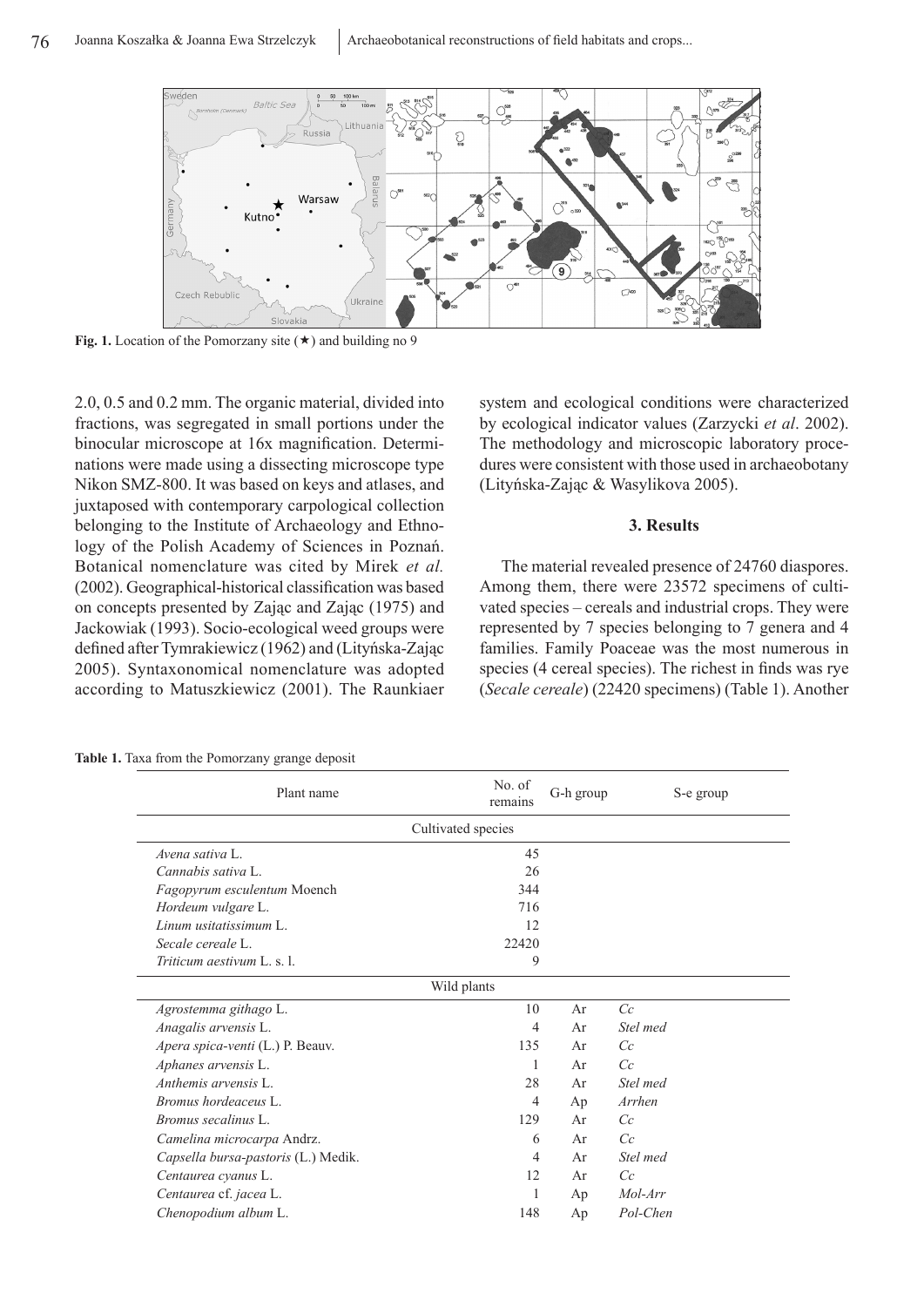| Plant name                                                 | No. of<br>remains    | G-h group | S-e group                   |
|------------------------------------------------------------|----------------------|-----------|-----------------------------|
| Consolida regalis Gray                                     | 4                    | Ar        | Cc                          |
| Coronilla varia L.                                         | 4                    | Ap        | Trif-Ger                    |
| Digitaria ischaemum (Schreb.) H. L. Mühl.                  | $\overline{2}$       | Ar        | Pol-Chen                    |
| Digitaria sanguinalis (L.) Scop.                           | $\overline{4}$       | Ar        | Pol-Chen                    |
| Echinochloa crus-galli (L.) P. Beauv.                      | 8                    | Ar        | Pol-Chen                    |
| Elymus repens (L.) Gould                                   | 3                    | Ap        | Stel med                    |
| cf. Erodium cicutarium (L.) L'Hér                          | 1                    | Ap        | Cor, Sed-Scl                |
| Euphorbia helioscopia L.                                   | 1                    | Ar        | Pol-Chen                    |
| Fallopia convolvulus (L.) Á. Löve                          | 20                   | Ar        | Stel med                    |
| Galeopsis ladanum L.                                       | 10                   | Ar        | Cc                          |
| Galeopsis tetrahit L.                                      | 8                    | Ap        | Artemi                      |
| Galium aparine L.                                          | $\overline{2}$       | Ap        | Stel med                    |
| Galium spurium L.                                          | 6                    | Ar        | Cc                          |
| cf. Geranium pusillum Burm. F. ex L.                       | $\overline{2}$       | Ar        | Pol-Chen                    |
| Lapsana communis L. s. str.                                | $\overline{2}$       | Ap        | Stel med                    |
| Lolium temulentum L.                                       | $\overline{2}$       | Ar        | Cc                          |
| Melandrium album (Mill.) Garcke                            | $\overline{2}$       | Ap        | Artemi                      |
| Mentha arvensis L.                                         | 1                    | Ap        | Stel med                    |
| Neslia paniculata (L.) Desv.                               | $\overline{4}$       | Ar        | Cc                          |
| Papaver rhoeas L.                                          | 2                    | Ar        | Cc                          |
| Pimpinella saxifraga L.                                    | $\mathfrak{2}$       | Ap        | Fest-Brom                   |
| Plantago lanceolata L.                                     | $\overline{4}$       | Ap        | Mol-Arr                     |
| Polygonum aviculare L.                                     | 12                   | Ap        | Stel med, Artemi            |
| Polygonum hydropiper L.                                    | $\overline{4}$       | Ap        | Bt, Pol-Chen                |
| Polygonum lapathifolium L. s. l.                           | 14                   | Ar        | Pol-Chen, Bt                |
| Polygonum lapathifolium L. subsp. lapathifolium            | 4                    | Ap        | Pol-Chen                    |
| Polygonum lapathifolium L. subsp. pallidum (With.) Fr      | 8                    | Ap        | Pol-Chen, Bt                |
| Polygonum minus Huds.                                      | 6                    | Ap        | Pol-Chen, Bt                |
| Polygonum mite Schrank                                     | 8                    | Ap        | Bt                          |
| Polygonum persicaria L.                                    | 38                   | Ap        | Stel med                    |
| Ranunculus repens L.                                       | 1                    | Ap        | Stel med                    |
| Raphanus raphanistrum L.                                   | 52                   | Ar        | Pol-Chen                    |
| Rumex acetosa L.                                           | 28                   | Ap        | Mol-Arr                     |
| Rumex acetosella L.                                        | 4                    | Ap        | Coryneph, Arnoser, Dicr-Pin |
| Rumex crispus L.                                           | $\overline{4}$       | Ap        | Agr-Rumi, Artemi            |
| Rumex obtusifolius L.                                      | 8                    | Aр        | Artemi, Agr-Rumi            |
| Scleranthus annuus L.                                      | 2                    | Ar        | Cc                          |
| Setaria pumila (Poir.) Roem. & Schult                      | 24                   | Ar        | Pol-Chen<br>Stel med        |
| Sinapis arvensis L.<br>Spergula arvensis L.                | $\overline{4}$<br>64 | Ar        | Cc                          |
| Thlaspi arvense L.                                         | 2                    | Ar<br>Ar  | Stel med                    |
| Valerianella dentata (L.) Pollich                          | 14                   | Ar        | Cc                          |
| Vicia cracca L.                                            | 43                   |           | Mol-Arr                     |
| Vicia hirsuta (L.) Gray                                    | 168                  | Ap<br>Ar  | Cc                          |
| Vicia sativa L.                                            | 17                   | Ar        | Stel med                    |
| Vicia tetrasperma (L.) Schreb.                             | 32                   | Ar        | Cc                          |
| Other plants                                               |                      |           |                             |
| Avena sp.                                                  | 8                    |           |                             |
| Brassica sp.                                               | $\overline{4}$       |           |                             |
| Bromus sp.                                                 | 2                    |           |                             |
| Fagopyrum tataricum (L.) Gaertn.                           | 6                    |           |                             |
| Setaria italica (L.) P. Beauv.                             | 2                    |           |                             |
| Setaria viridis (L.) P. Beauv./verticillata (L.) P. Beauv. | $\overline{4}$       |           |                             |
| Vicia sp.                                                  | 6                    |           |                             |
| Viola arvensis Murray/tricolor L. s. str.                  | 5                    |           |                             |
| unidentified spp.                                          | 14                   |           |                             |

Explanations: G-h group – Geographical-historical group, Ar – archeophytes, Ap – apophytes; S-e group – Socio-ecological group, *Agr-Rumi* – *Agropyro*rumicion-crispi, Arnoser – Arnoseridenion minimae, Arrhen – Arrhenatheretalia, Artemi – Artemisietea vulgaris, Bt – Bidention tripartite, Cc – Centauretalia cyani, Coryneph – Corynephoretalia canescentis, Dicr-Pin – Dicrano-Pinion, Fest-Brom – Festuco-Brometea, Mol-Arr – Molinio-Arrhenatheratea, Pol-Chen – *Polygono*-*Chenopodietalia*, *Stel med* – *Stellarietea mediae*, *Trif*-*Ger* – *Trifolio-Geranietea sanguinei*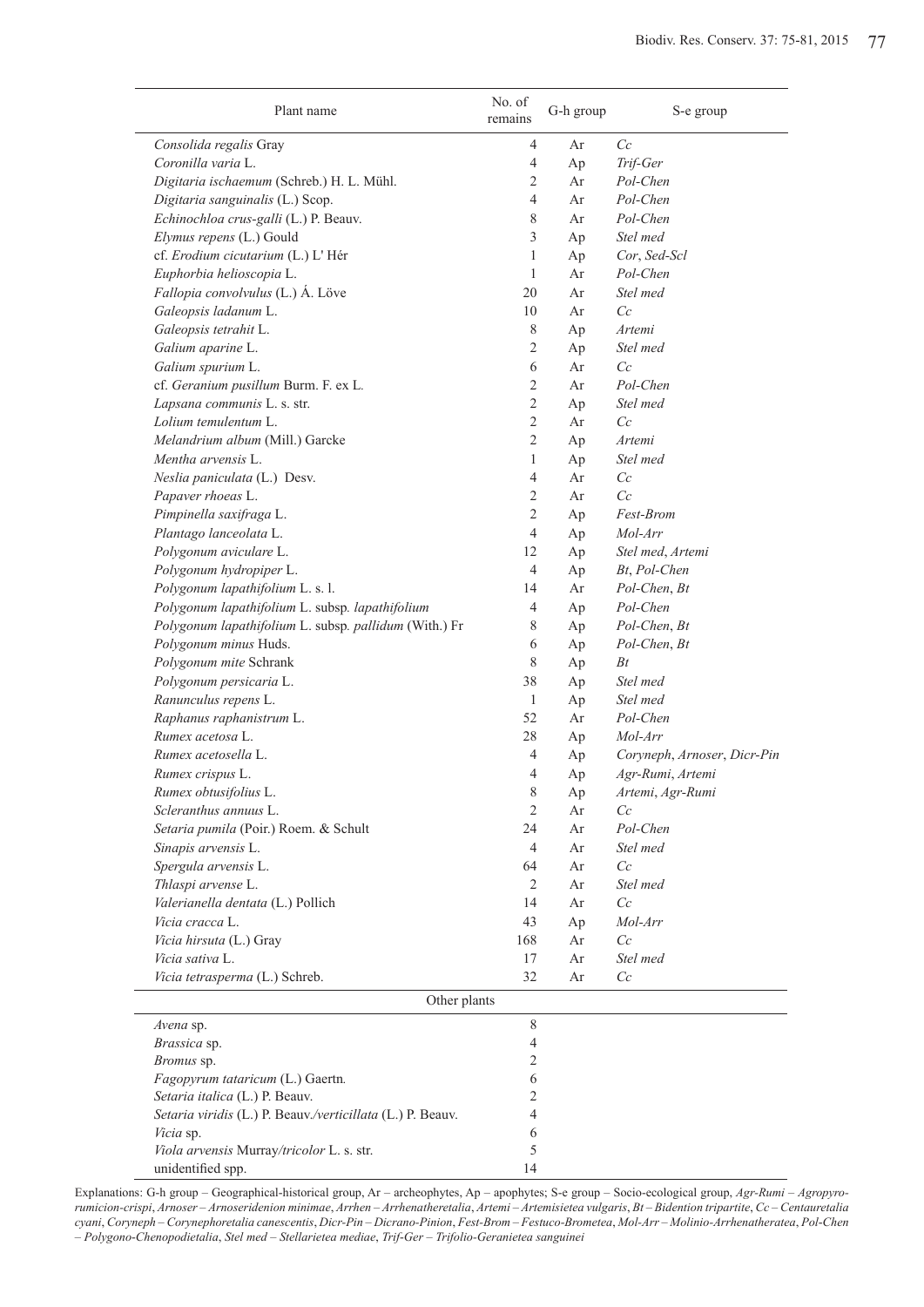

**Fig. 2.** Geographical-historical spectrum of weeds **Fig. 3.** Share of life forms





Wild plants (1174 diaspores) were determined as 67 taxa, including 58 species and 4 genera, more precise determination of which was hindered due to bad condition of finds. Three species could be determined only with probability (signature *cf.* – *confer* (Lat.) suchlike) and two taxa were determined to types (for example *Setaria viridis/verticillata*). Two taxa were determined as subspecies. 14 diaspores could not be determined due to the destruction of their surface. The richest in taxa were Polygonaceae (13 taxa) and Poaceae (13 taxa) families which both included 39% of weed flora. Geographicalhistorical classification of plants showed that the whole material presented synanthropic flora, with a few percent advantage of archaeophytes over apophytes (Fig. 2). It was weed flora which grew in the most important crop – the rye. The remains of four species prevailed: *Vicia hirsuta*, *Apera spica-venti* and *Bromus secalinus*, belonging to archaeophytes and *Chenopodium album*, being an apophyte. Raunkiaer spectre of life forms showed that terophytes prevailed several times over hemicryptophytes and cryptophytes (Fig. 3). The characteristic feature of weed socio-ecological groups was based on the occurrence of syntaxonomically welldefined species (Table 1). Four main socio-ecological groups were distinguished. The first one comprised plants characteristic for the *Stellarietea mediae* class. They were not tied to a specific crop type but grew on fields subjected to certain cyclical agricultural treatments. 13 species belonged to this group, the most abundant in diaspores among them were: *Polygonum persicaria*, *Fallopia convolvulus* and *Anthemis arvensis*. A subsequent group of 16 species was composed of weeds of winter crops characteristic for the order *Centauretalia cyani*, with *Apera spica-venti*, *Bromus secalinus*, *Spergula arvensis* and *Vicia tetrasperma* richest in diaspores:. The third group was made up of weeds of root and orchard crops with a short life cycle (*Polygono-Chenopodietalia*). They developed after harvesting the spring crop and grew until the autumn harvest. Here, 12 species were found with *Chenopodium album* prevailing, followed by *Raphanus raphanistrum* and *Vicia cracca*. Group 4 included mainly ruderal plants from the *Artemisietea vulgaris* class with the taxa characteristic for the mosaic of areas, such as fresh or wet meadows of *Molinio-Arrhenatheretea* class, ecotones – *Trifolio Geranietea sanguinei*, edges of ditches or ponds - *Bidentetea tripartiti* and *Agropyron-Rumicion crispi*. The proceeding analyses led to reconstruction of edaphic conditions that prevailed on the rye field. They were formed by a variety of soil-forming processes resulting from the diversity of geographical and natural environment in a given period. The natural environment and the soil were excellent media capturing information about direct and indirect anthropogenic impact on the habitat (Degórski 2005). The analysis of edaphic preferences of rye weeds based on ecological indicator values showed that in Pomorzany mostly fresh, neutral soils, moderately poor in nutrients and rich in nutrients prevailed (Fig. 4). Some plants, including *Chenopodium album* or *Echinochloa crus-galli*, preferred soils rich in nitrogen which could prove fertilization of fields with manure. Other taxa with unique habitat preferences also occurred. *Spergula arvensis*, *Rumex acetosella* or *Digitaria sanguinalis* were found growing mostly on poor and acid soils. *Setaria pumila*, *Valerianella dentata*, *Galeopsis ladanum*, *Camelina microcarpa* or *Galium spurium* – were cultivated on dry and moderately poor in nutrients soil. *Polygonum mite* and *P. hydropiper* that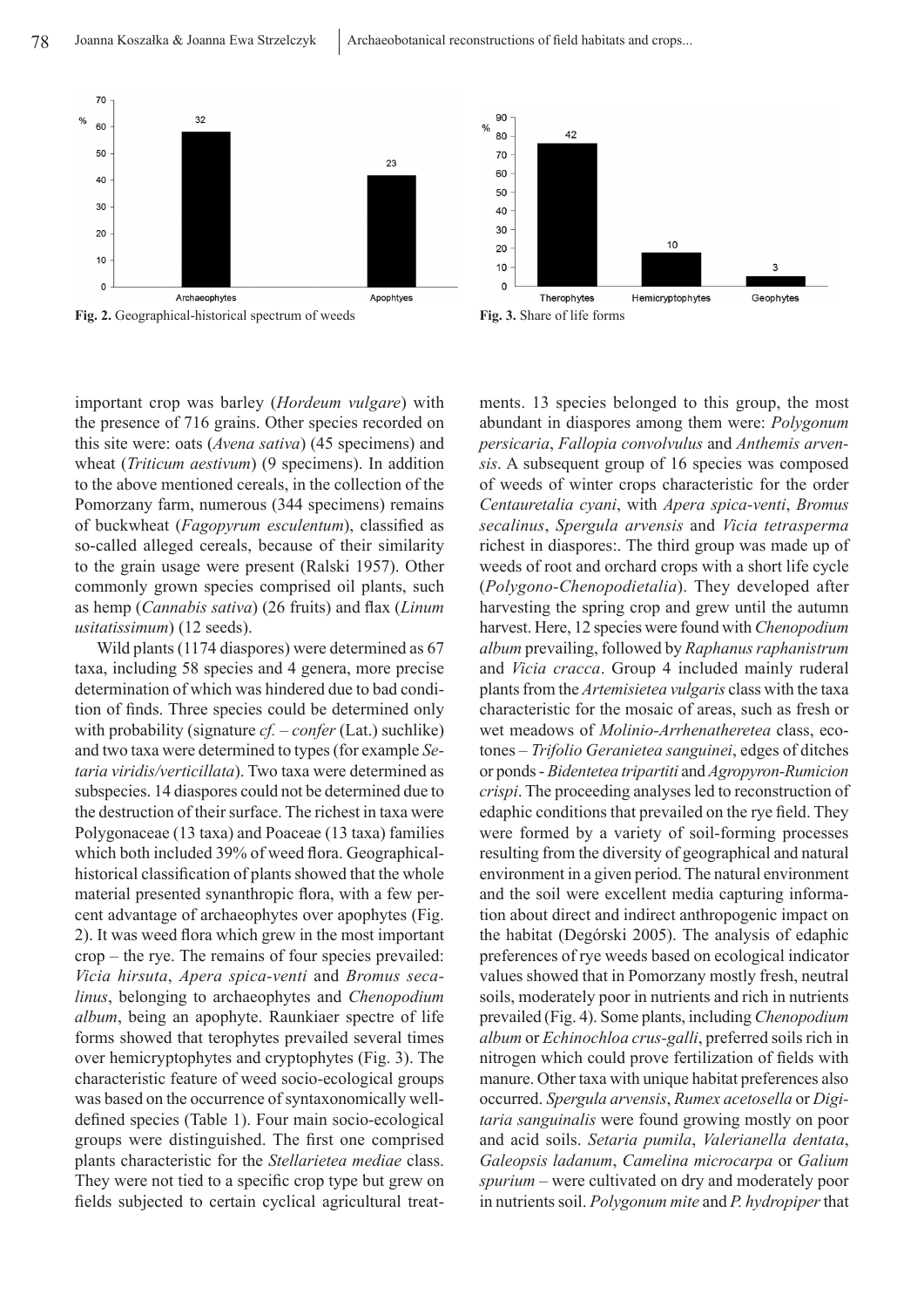

**Fig. 4.** Habitat preferences of weeds based on ecological numbers Explanations:  $M$  – moisture,  $Tr$  – trophy,  $pH$  – soil acidity

colonized wet and watery soils proved the occurrence in the neighborhood of riverbanks. *Polygonum aviculare* indicated areas of disturbed surface layer – fuzzy and muddy areas of clay soils or treaded pathways.

## **4. Discussion**

The authors assumed that the analyzed deposit of charred grain derived from a rye field that had been situated nearby the grange. It was presumably harvested in the same year or the previous year when the fire destroyed the building in which grain had been stored. The soil, as indicated by weeds, was neutral, moderately wet (fresh), from poor to rich in nutrients. Nowadays there are mainly podzols and pseudopodzols (fawn) in the neighborhood, classified as good wheat complex (group III) to poor rye complex (group IV). To the north and west of the site, there are fertile alluvial soils on the border of the Skrwa River (Zapaśnik 2013). Sowing rye on podzols was consistent with its requirements. It had considerable capacity to retrieve inaccessible nutrients from soil as well as tolerate pH. The proper structure of soil had a beneficial effect on rye, whereas excessive

humidity affected it negatively (Herse 1976; Mazurek *et al*. 1976). The main purpose of cultivation of *Secale cereale* was to obtain grain for making bread and providing animal feed (Herse 1976). Apart from rye, there were also barley, oats, wheat and buckwheat. According to historical sources, grain cultivation played a major role, and the most important was rye, then oats, barley and wheat. Relatively less important was the millet (Topolski 1964). In studies regarding crop deposits discovered at archaeological sites, the occurrence of the admixture of other cultivated plants is regarded as evidence of rotations (Strzelczyk 2003; Lityńska-Zając 2005). Barley was recorded in the analysed material in a large amount, so it could have been sown on this field in the previous year. In addition to the above mentioned cereals, numerous residues of common buckwheat were present in the material. Its seeds were rich in starch and protein, but due to their lack of gluten, they were not generally suitable for baking and were used for the preparation of porridge instead. In addition to its use as food, it could also be used as forage for animals. The origins of buckwheat cultivation were formerly linked to the Tatar invasions in the  $13<sup>th</sup>$  century. However, the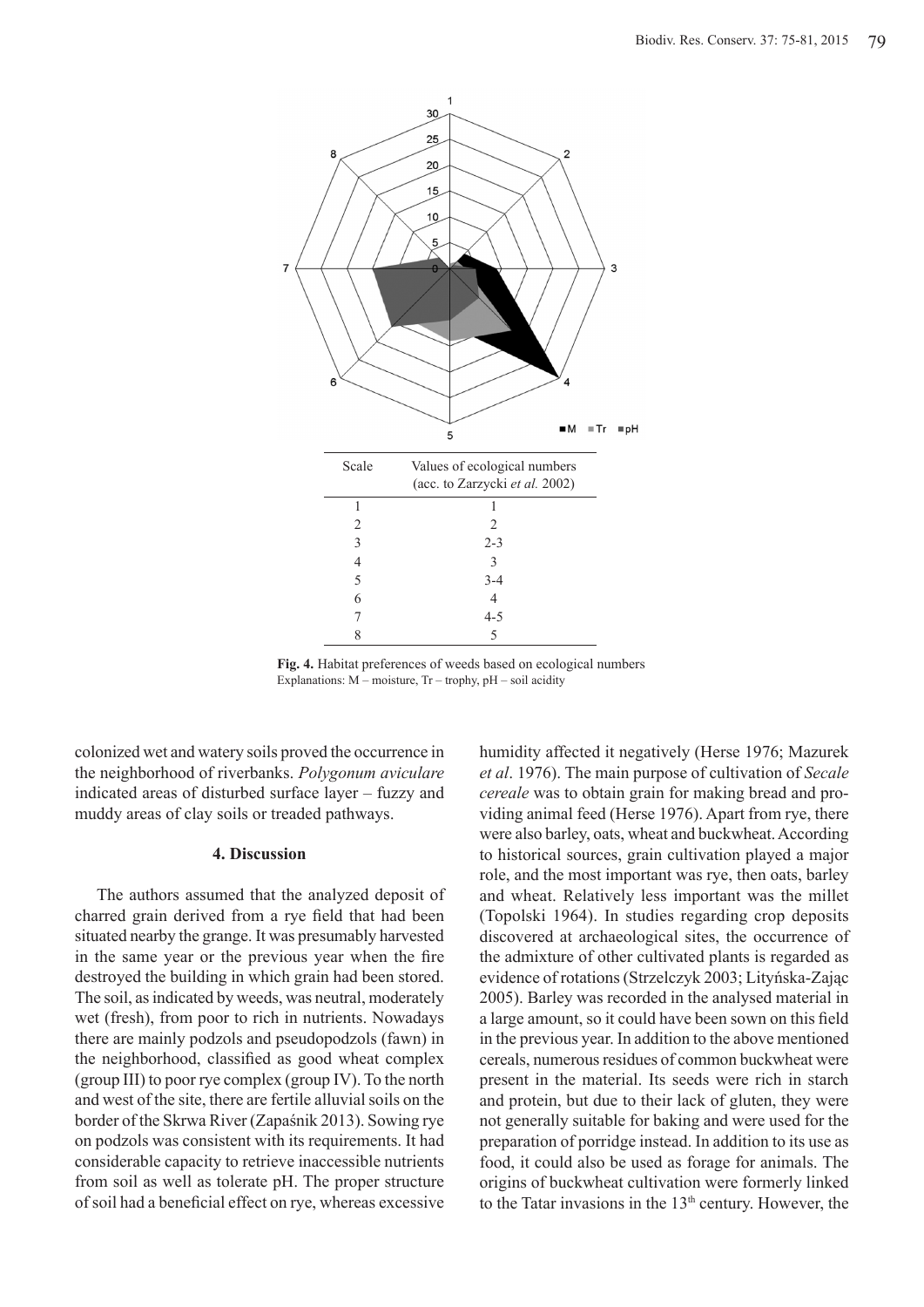oldest finds of this species on Polish lands date back to the 9<sup>th</sup> century (Wasylikowa 1978; Alsleben 1995). Its proliferation did not occur until Middle Ages and the modern times (Lityńska-Zając 2005). The accumulation of common buckwheat residues in archaeological stands are rare (cf. Badura 1999). It was usually discovered only as a single seed. Numerous remains of buckwheat represented in the deposit of the Pomorzany farm, therefore, deserve special attention. Also 6 seeds of Tartary buckwheat (*Fagopyrum tataricum* (L.) Gaertn.) considered to have the center of origin in uplands and mountain region of either central and western China or northern India (Ohnishi 2004) were recorded. It is nowadays recognized as a weed of cereal and oil seed crops. Its status as a crop plant in historical times in Poland has not yet been categorically recognised. Even in ethnobotanical studies it is difficult to find traces of use of Tartary buckwheat, because the name "tatarka" was used for common buckwheat and, according to Köhler (2013), the farm people did not distinguish between these two species. Other commonly grown species were oil plants, such as hemp and flax. They were sown particularly often on peasant farms and in gardens, but on the granges they played a much less important role (Topolski 1964). Both of these species were sown as spring crops. Because of their properties, they were not only used as plants for the production of oil but also as a raw material in textile industry.

Large collection of diaspores of wild plants made it possible to conduct a series of analyses regarding economical-environmental importance. In Poland, since the Iron Age, cereal communities developed similarly to the present ones (Lityńska-Zając 2005). Based on ecological requirements of individual species and their occurrence in modern and relict plantings, there is a high probability of restoring former agronomic practices (Wasylikowa 1983; Lityńska-Zając 2005). Weed species contaminating field crops in Pomorzany

included, among others: *Agrostemma githago*, *Raphanus raphanistrum*, *Apera spica-venti*, *Bromus secalinus*, *Centaurea cyanus*, *Spergula arvensis*, *Thlaspi arvense*, *Viola arvensis/tricolor*, *Fallopia convolvulus*, *Polygonum persicaria*, *Mentha arvensis*, *Anthemis arvensis*, *Papaver rhoeas*, *Rumex acetosella*, *Scleranthus annuus*, *Aphanes arvensis*, *Setaria pumila* and *S. viridis/verticilata.* They were mostly annual species. They could grow both among spring and winter crops, but weeds which preferred winter crops prevailed. Weeds characteristic for root crops and gardens were less marked. In earlier periods of history – since the Neolithic Age – weeds regarded now as characteristic for root crops, were probably growing in fields of millet, peas, broad beans, horticulture plants and spring crops. They could also grow in cereals sown in clumps or rows. Their presence was directly associated with a small canopy density (Lityńska-Zając 2005). These weeds in the analyzed rye field occurred in the environment analogous to nowadays, so it can be regarded as evidence for the cultivation of the common species of root crops in proceeding years. The presence of a certain taxa such as: *Mentha arvensis*, *Rumex acetosa*, *R. acetosella*, *R. obtusifolius*, *R. crispus*, *Plantago lanceolata* or *Pimpinella saxifraga* which belonged to perennials, indicates that rye was cultivated on set-aside fallow (cf. Wasylikowa 1983). Among the remaining taxa, we found plants whose diaspores could have originated from other areas adjacent to the field of rye. A nearby mosaic of habitats could, therefore, have an impact on the appearance of these species in cultivation. For example *Rumex acetosa*, *Plantago lanceolata* or *Vicia cracca* seem to indicate that fresh meadows were in the vicinity; *Polygonum hydropiper*, *P. mite*, *P. lapathifolium* – point to the location of the crops near the fertile banks of the Skrwa River or field drainage ditches; *Coronilla varia* – that at the edge of the field, a forest planting could be present.

## **References**

- Alsleben A. 1995. Nutzpflanzen aus dem mittelalterlichen Wolin. Zwei ausgewählte Gruppen: Getreide Und Lein. Offa 52: 185-217.
- Badura M. 1999. Szczątki gryki (*Fagopyrum esculentum Moench*) ze średniowiecznego Kołobrzegu. Polish Botanical Studies, Guidebook 23: 219-231.
- Badura M. 2011. Rośliny użytkowe w dawnym Gdańsku. Studium archeobotaniczne. 337 pp. Wyd. Uniwersytetu Gdańskiego, Gdańsk.
- Degórski M. 2005. Gleba jako indykator zmian w środowisku przyrodniczym. Przegląd Geograficzny 77(1): 337- 354.
- Goslar T. 2013. Pomorzany Raport z wykonania datowania C-14 – jama 318. In: T. Poklewski-Koziełł T. (ed.).

Centrum włości szlacheckiej w Pomorzanach i Pomorzankach pod Kutnem od 1375 do 1810 roku. CD-room, Łódź.

- Herse J. (ed.). 1976. Szczegółowa uprawa roślin. 609 pp. PWN, Warszawa.
- Jackowiak B. 1993. Atlas of distribution of vascular plants in Poznań. Publications of the Department of Plant Taxonomy of the Adam Mickiewicz University in Poznań 3: 1-409.
- Kosina R. 1977. Wrocławskie spichrze z XI w. przyczynek do badań nad gospodarką regionu. Kwartalnik Historii Kultury Materialnej 25: 257-267.
- Koszałka J. & Strzelczyk J. E. 2006. The grain storehouse from the early medieval stronghold at Józefów